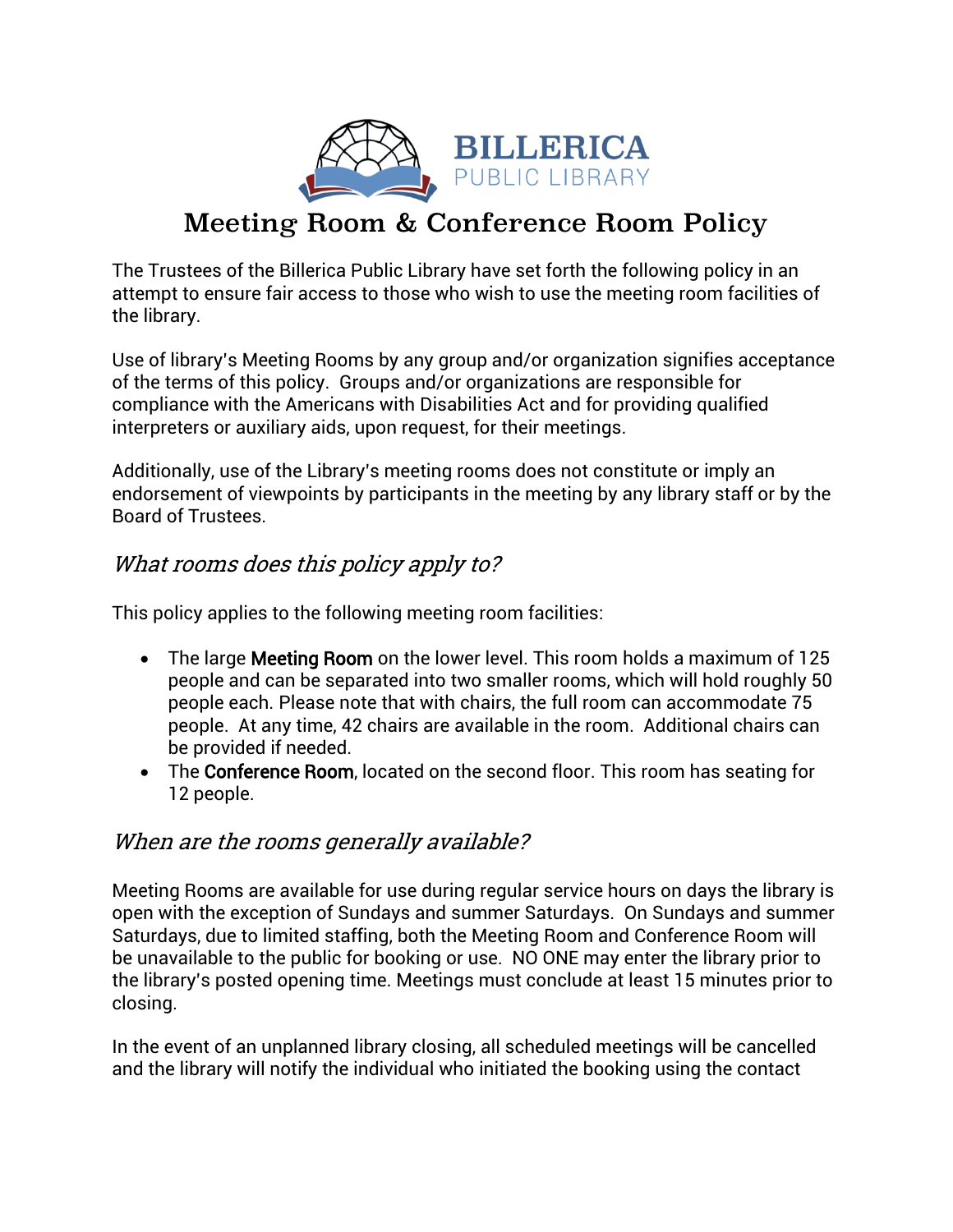information provided during the booking. The group and/or organization may request to reschedule their meeting on another available date and time.

#### How can the rooms be used?

Library meeting areas are used primarily for library-sponsored activities; therefore, the library retains the right to give priority to library-sponsored meetings, events, and programs in scheduling meeting room use. The library also reserves the right to decline bookings and/or uses that duplicate programs and services already offered by the library.

Meeting rooms at the Billerica Public Library are designed for groups and/or organizations that engage in educational, cultural, intellectual or charitable activities. All meetings must be free and open to the public.

Groups and/or organizations that are affiliated with a business or commercial organization, enterprise, or any other type of entity that exists primarily for profit may not use the meeting facilities without express permission for a specific event. On occasion, such use of a meeting room may be granted for a meeting deemed to be of educational or cultural value by the Library Director in consultation with the Board of Trustees.

Non-profit organizations may collect donations to cover incidental expenses only, but may not solicit donations for fund-raising purposes or make sales, except for the sole benefit of the library. For-profit organizations may not charge fees or make sales. The collection of attendees' names or other personal information in order to promote or solicit business is strictly forbidden.

Study groups of four or more are permitted to use the meeting rooms upon availability, but may not make advanced reservations. Prior to using a meeting room, a study group must agree to follow all rules and regulations of this policy, with the exception of those rooms being open to the public.

#### How can the rooms NOT be used?

Meeting rooms may not be used by outside groups and/or organizations for social gatherings such as showers, birthday parties, dances, or any other closed meeting.

Meeting rooms may also not be used by outside groups and/or organizations for rehearsals or performances of dance or music programs, or any other type of program that involves music, dance, or any other activity that disrupts the normal operations of the library.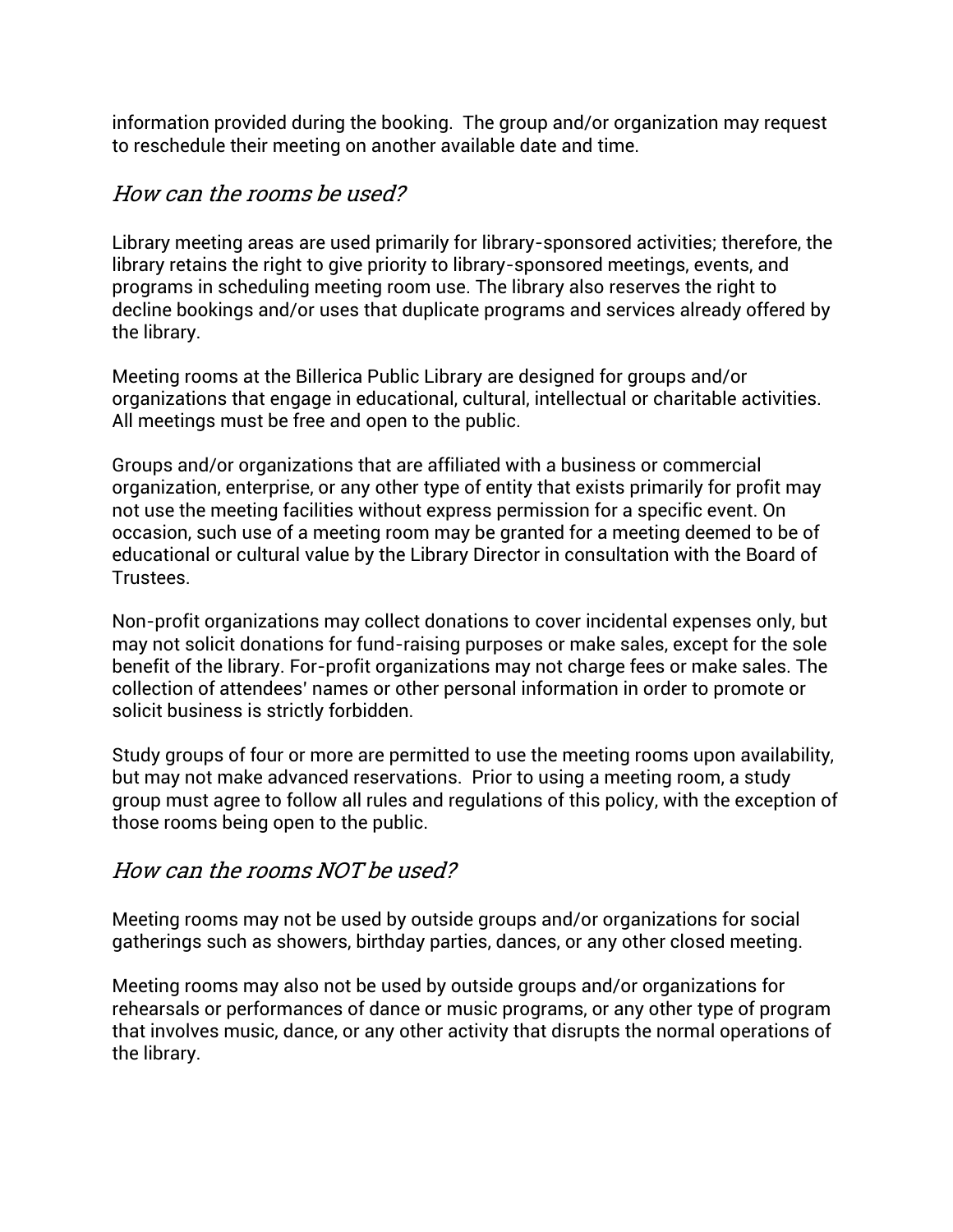#### What is the reservation procedure?

- 1. Requests for use of a meeting room may be made in person, by telephone, or online. Online reservations are only available for meetings of four hours or less. Online bookings can be made up to one day prior to the scheduled meeting. Bookings for same day meetings must be made by phone or in-person.
- 2. Rooms may be booked no more than 60 days in advance.
- 3. When making a request, the group and/or organization must provide a distinguishing name for their group and/or organization and a descriptive summary of the meeting's topic and purpose. Reservations will not be approved until both are provided.
- 4. The individual making the reservation must check in with a library staff person at the 2nd floor reference desk prior to beginning the meeting and must be present at the meeting for the duration. If the individual making the reservation cannot make the meeting, they must notify the library in advance and assign an alternative individual, who must meet all policy requirements and will assume all responsibilities assigned in this policy to the individual making the reservation. If the individual making the reservation is not present and previous arrangements have not been made, the meeting will be cancelled.
- 5. The individual making the reservation is responsible for ensuring that each member of his or her group and/or organization is aware of and abides by these regulations. Further, the individual making the reservation as well as the membership of the group and/or organization as a whole, will be held responsible for any and all damages that occur as a result of the use of the facilities.
- 6. Each time a booking is made, groups and/or organizations who wish to use the library's meeting space must agree to this Meeting Room/Conference Room policy by either checking the acceptance box when making the booking online or by verbally agreeing when making the booking in person or by telephone.
- 7. Arrangements for use of audiovisual, digital or other equipment are the responsibility of the group and/or organization and must be made when reserving the room. If arrangements have not been made in advance, equipment and assistance in its use may be unavailable at the time of the event.
- 8. Requests will be honored on a first-come, first-served basis. Effective January 2020, meeting room reservations may only be placed by Billerica residents, who can provide proof of residency with a valid Billerica library card or photo ID. In the case of Condo Associations or similar organizations, a resident (or member) of the association residing in Billerica must make the booking if the property management company is not located in town.
- 9. In the interest of fair access to all, the rooms are not intended to be used as a regular meeting location for any particular group and/or organization, and may not be advertised as such. No more than three time slots may be reserved for a group and/or organization at any given time. Additionally, groups and/or organizations may only book the rooms a combined total of 4 times per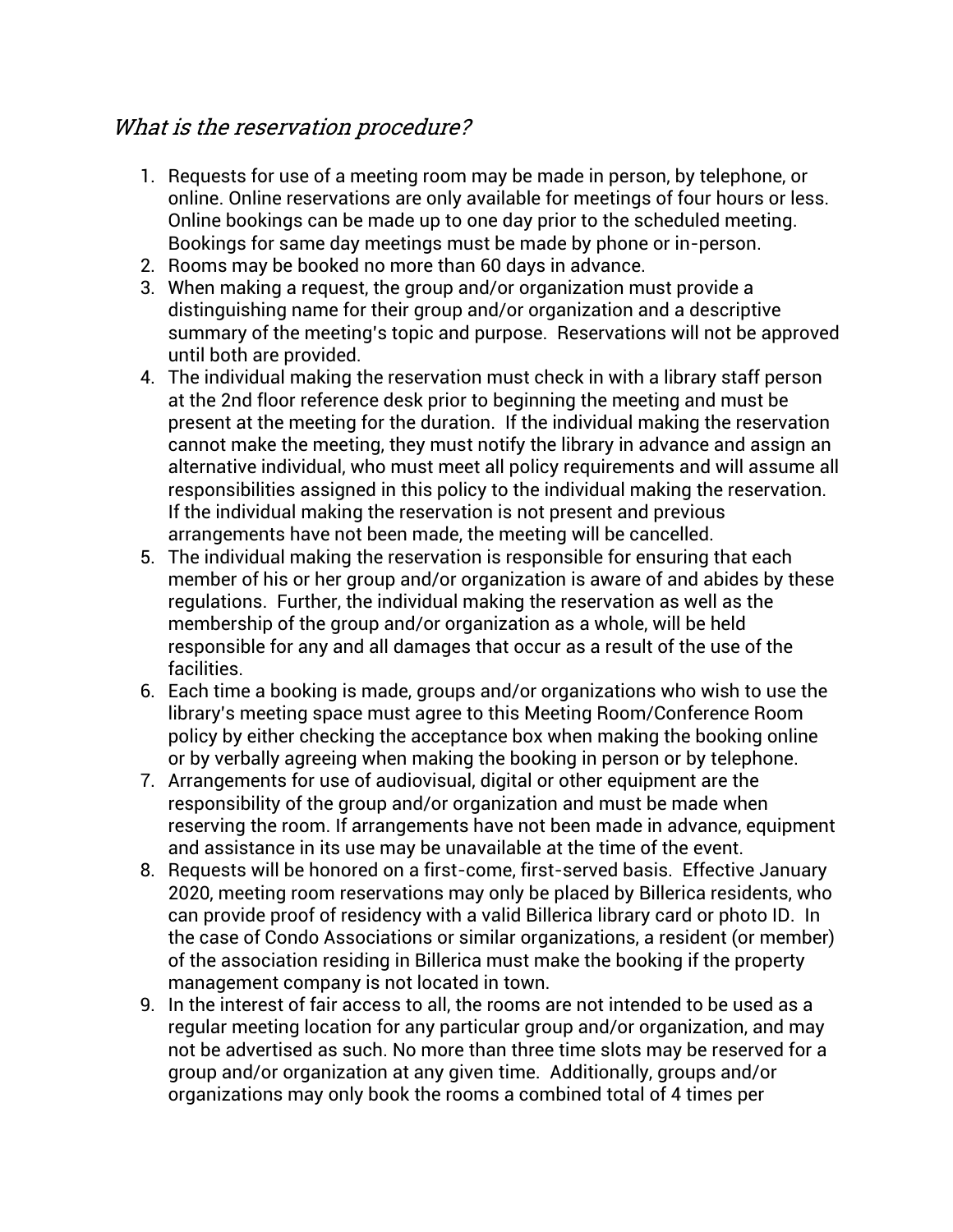calendar year beginning January 2020. Groups and/or organizations partnering with the library to deliver auxiliary services and programs will be exempt from this limit at the discretion of the Library Director.

- 10.Library staff may follow up with questions before approving a reservation. If the individual making a reservation does not reply with 48 hours, the reservation will be cancelled.
- 11.Notice of cancellation should be made as soon as possible. After 30 minutes, a group and/or organization may forfeit its reservation if it fails to appear as scheduled.
- 12.If a group and/or organization fails to show for two meetings in a row and does not call to cancel, all future reservations are forfeited until the group and/or organization calls to reschedule.
- 13.As of January 2020, any scheduled meetings in which a group and/or organization does not show and does not call to cancel will be counted toward the 4 bookings per calendar year limit. Additionally, any meetings that have to be cancelled due to non-compliance with this policy will also be counted toward the 4 bookings per calendar year limit.

## How can I promote my reserved meeting?

While the library will post reservations on its public calendar, groups and/or organizations are solely responsible for promoting their meetings. Any posters, press releases, social media postings, or other publicity issued by a group and/or organization must make clear that meetings held in the library's meeting rooms are not sponsored, co-sponsored or approved by the library and that the meeting is open to the public. Failure to follow this guideline will result in cancellation of the meeting.

Please note that the following language will be added to meetings listed in the library's public calendar that are not sponsored or affiliated with the library: "This meeting has not been sponsored by Billerica Public Library."

#### What is the policy on food and beverages?

Smoking and alcoholic beverages are not allowed in the meeting rooms.

Simple refreshments may be served. The library may provide a coffeepot, but coffee, cups, utensils, cream, sugar, or other equipment and supplies will be the responsibility of the group and/or organization.

There will be no cooking or food preparation on site.

Please clean the kitchen facilities thoroughly if used; trash must be bagged.